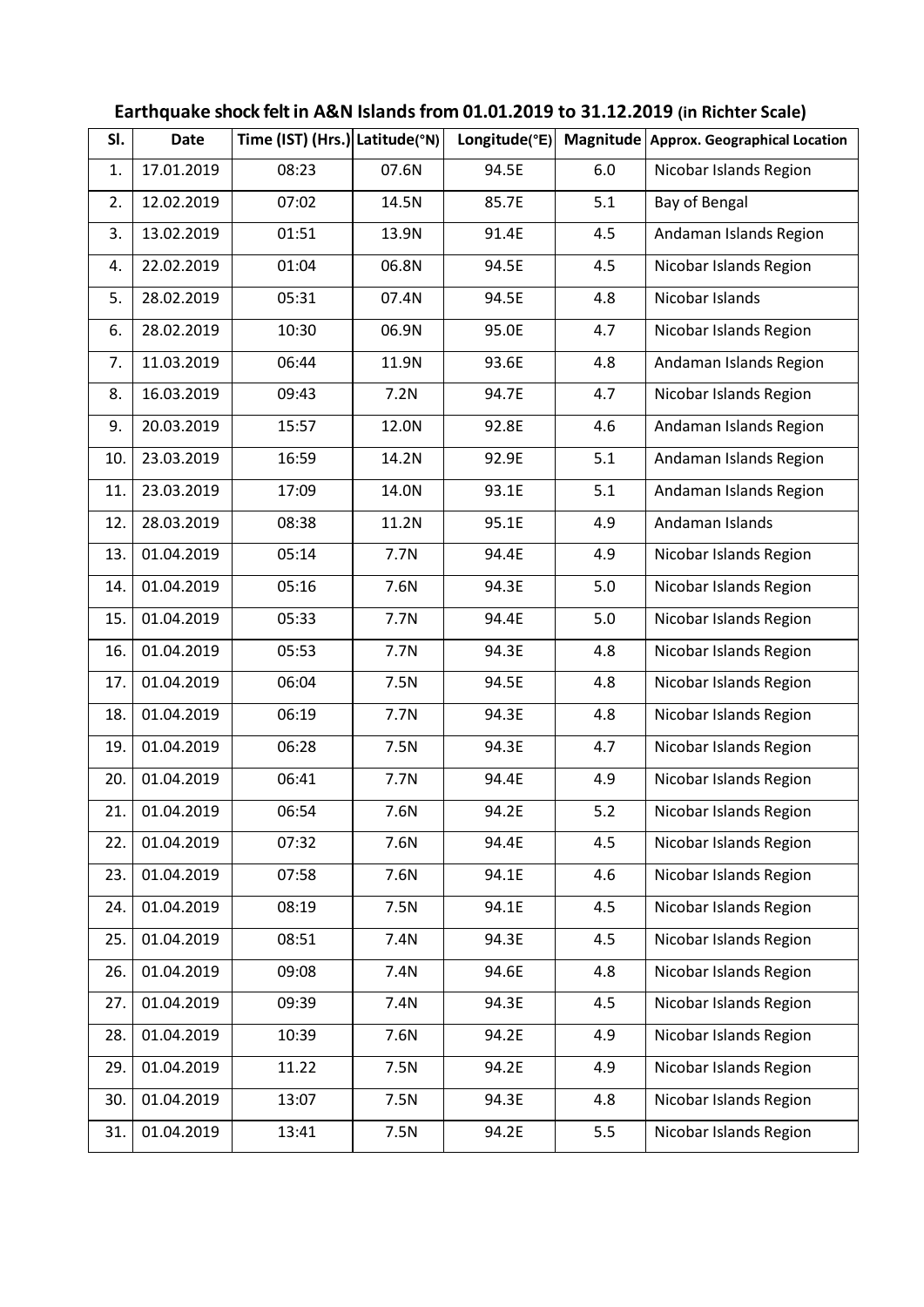| 32. | 01.04.2019 | 15:44 | 7.4N   | 94.1E  | 4.8 | Nicobar Islands Region |
|-----|------------|-------|--------|--------|-----|------------------------|
| 33. | 06.04.2019 | 13:42 | 7.4N   | 94.3E  | 4.5 | Nicobar Islands Region |
| 34. | 06.04.2019 | 18:53 | 7.2N   | 94.3E  | 4.6 | Nicobar Islands Region |
| 35. | 08.04.2019 | 07:24 | 13.2N  | 95.4E  | 5.0 | Andaman Islands Region |
| 36. | 10.04.2019 | 20:39 | 7.6N   | 94.7E  | 4.5 | Nicobar Islands Region |
| 37. | 11.04.2019 | 08:09 | 7.7N   | 94.2E  | 5.0 | Nicobar Islands Region |
| 38. | 11.04.2019 | 09:20 | 7.6N   | 94.2E  | 5.0 | Nicobar Islands Region |
| 39. | 12.04.2019 | 16:53 | 11.6N  | 93.0E  | 4.6 | Andaman Islands        |
| 40. | 13.04.2019 | 04:44 | 7.3N   | 94.4E  | 4.7 | Nicobar Islands Region |
| 41. | 13.04.2019 | 21:43 | 7.3N   | 94.3E  | 5.1 | Nicobar Islands Region |
| 42. | 13.04.2019 | 21:50 | 7.3N   | 94.4E  | 5.0 | Nicobar Islands Region |
| 43. | 14.04.2019 | 02:13 | 7.3N   | 94.3E  | 4.9 | Nicobar Islands Region |
| 44. | 14.04.2019 | 04:33 | 14.2N  | 94.1E  | 4.6 | Andaman Islands Region |
| 45. | 14.04.2019 | 13:42 | 7.3N   | 94.3E  | 4.5 | Nicobar Islands Region |
| 46. | 19.04.2019 | 03:22 | 7.7N   | 94.3E  | 5.0 | Nicobar Islands Region |
| 47. | 19.04.2019 | 03:28 | 7.8N   | 94.4E  | 5.1 | Nicobar Islands Region |
| 48. | 26.04.2019 | 00:20 | 9.3N   | 92.9 E | 4.5 | Nicobar Islands Region |
| 49. | 07.05.2019 | 13:54 | 10.7N  | 93.2 E | 5.0 | Andaman Islands Region |
| 50. | 16.05.2019 | 12:22 | 07.4N  | 94.3 E | 4.7 | Nicobar Islands Region |
| 51. | 17.05.2019 | 21:51 | 07.5N  | 94.2 E | 4.6 | Nicobar Islands Region |
| 52. | 17.05.2019 | 23:59 | 07.4N  | 94.2 E | 4.5 | Nicobar Islands Region |
| 53. | 18.05.2019 | 00:35 | 07.6N  | 94.3 E | 4.9 | Nicobar Islands Region |
| 54. | 21.05.2019 | 02:04 | 07.4N  | 94.2 E | 4.5 | Nicobar Islands Region |
| 55. | 22.05.2019 | 06:09 | 13.9N  | 93.0 E | 5.8 | Andaman Islands Region |
| 56. | 25.05.2019 | 02:53 | 13.9N  | 92.8 E | 5.0 | Andaman Islands Region |
| 57. | 25.05.2019 | 04:50 | 10.6N  | 91.5 E | 4.8 | Andaman Islands Region |
| 58. | 26.05.2019 | 07:50 | 8.2N   | 93.3 E | 4.5 | Nicobar Islands Region |
| 59. | 18.06.2019 | 03:50 | 12.2N  | 92.7 E | 4.9 | Andaman Islands Region |
| 60. | 17.07.2019 | 22:25 | 12.1N  | 95.0 E | 4.7 | Andaman Islands Region |
| 61. | 01.08.2019 | 06:13 | 14.5 N | 92.9 E | 4.6 | Andaman Islands Region |
| 62. | 04.08.2019 | 6:56  | 12.3 N | 94.8 E | 4.8 | Andaman Islands Region |
| 63. | 21.08.2019 | 14:49 | 8.9N   | 93.4 E | 4.6 | Nicobar Islands Region |
| 64. | 28.8.2019  | 19:10 | 13.2N  | 93.5 E | 5.0 | Andaman Islands Region |
| 65. | 27.09.2019 | 00:45 | 11.0 N | 91.7 E | 4.8 | Andaman Islands Region |